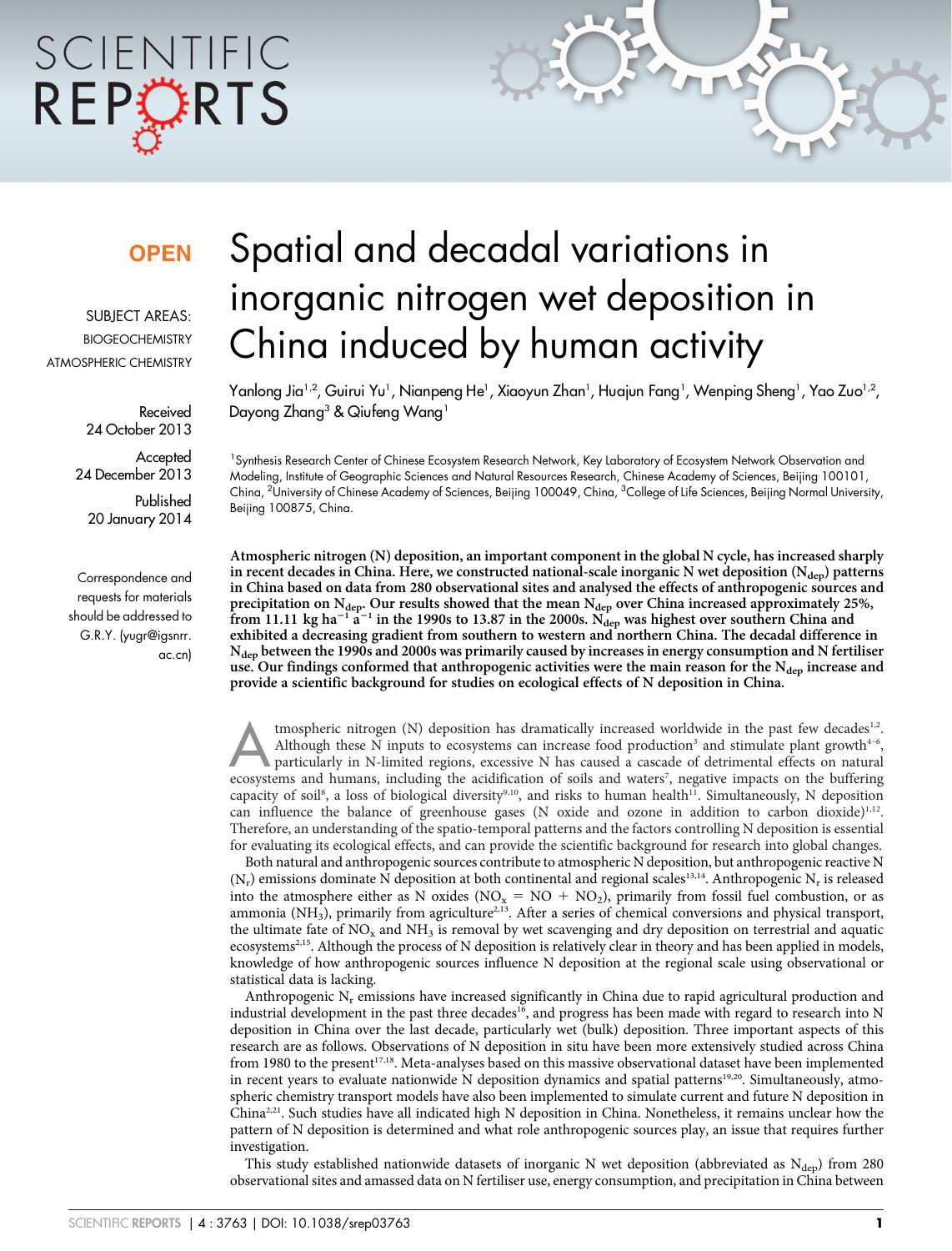the 1990s and 2000s. Based on these data, this study attempts to address the following questions: (1) What are the spatial patterns of  $N_{\text{dep}}$  in the 1990s and 2000s in China? (2) How do anthropogenic sources and precipitation influence the spatial pattern of  $N_{dep}$ ? (3) Do the factors controlling the spatial pattern of  $N_{\text{dep}}$  also determine decadal variation?

#### **Results**

Spatial patterns of  $N_{dep}$  in the 1990s and 2000s. In China, the magnitude and spatial pattern of  $N_{dep}$  differed significantly according to region and decade (Fig. 1). In the 1990s,  $N_{dep}$  exhibited a decreasing gradient from southern to western and to northern China.  $N_{dep}$  was  $>$ 30 kg ha<sup>-1</sup> a<sup>-1</sup> in some provinces of southern China, such as Hunan, Hubei, Guangdong, and Guangxi, whereas Ndep in other provinces of southern China was approximately 20–25 kg ha<sup>-1</sup> a<sup>-1</sup>. N<sub>dep</sub> over northern, northeastern, and northwestern China was approximately 10–20, 5–15, and 0–10 kg  $ha^{-1}$   $a^{-1}$ , respectively (Fig. 1a).

Compared to the 1990s,  $N_{dep}$  increased across nearly all of China in the 2000s (Fig. 1b), and mean  $N_{dep}$  over China increased by approximately 25% from the 1990s (11.11 kg ha<sup>-1</sup> a<sup>-1</sup>) to the 2000s (13.87 kg ha $^{-1}$  a $^{-1}$ ). N<sub>dep</sub> over most parts of southern China reached 30 kg ha<sup>-1</sup> a<sup>-1</sup> and also increased to some extent in other





regions. It is worth noting that North China also gradually became a centre for  $N_{\text{dep}}$ , with a value of 25 kg ha<sup>-1</sup> a<sup>-1</sup>.

The effect of metropolitan areas on  $N_{dep}$  in natural forest ecosystems. Cities are centres of human activity that emit large quantities of N pollution and can influence surrounding ecosystems through atmospheric transport. N emissions from natural forest ecosystems are mainly due to the decomposition of soil and animal excreta, although the magnitude of N deposition induced by these emissions is quite limited. We analysed the relationship between the N<sub>dep</sub> of natural forest ecosystems and the distance from a forest site to the nearest large city with more than 2 million inhabitants. The results indicated that  $N_{dep}$  at a forest site was significantly related to the distance to the nearest city using a power model ( $R^2 = 0.57$ , P  $<$  0.001) (Fig. 2). The distance within a city affected forest N<sub>dep</sub> was approximately 200 km (shadow in Fig. 2). This result indicates that anthropogenic sources influence  $N_{dep}$  primarily at the local scale and vice versa, i.e.,  $\rm N_{dep}$  was primarily influenced by local anthropogenic sources. This finding was the basis for studying the relationship between anthropogenic sources (N fertiliser use and energy consumption) and the spatial pattern of  $N_{dep}$  by province in the ensuing analyses.

The effects of anthropogenic sources and precipitation on the spatial pattern of  $N_{\text{dep}}$ . N fertiliser use, energy consumption, and precipitation were significantly correlated to  $N_{\text{dep}}$  by province in the 1990s (Fig. 3), contributing 60%, 51%, and 63%, respectively, to the spatial variation of N<sub>dep</sub> ( $P < 0.001$ ). N<sub>dep</sub> was strongly logarithmically related to N fertiliser use and energy consumption (Fig. 3a,b) and linearly related to precipitation (Fig. 3c). It is worth noting that there was a large dispersion of  $N_{\text{dep}}$  in provinces where N fertiliser use was approximately  $3-8$  t km<sup>-2</sup> a<sup>-1</sup> (shadow in Fig. 3a). We found that precipitation played an important role in this dispersion; for example, given similar magnitudes of N fertiliser use in different provinces, high precipitation usually accompanied high  $N_{den}$  (Supplementary Table S1). A similar situation was observed for the relationship between energy consumption and  $N_{dep}$ . Conversely, in the case of relatively consistent precipitation, those provinces with high  $N_{dep}$  also had high N fertiliser use or energy consumption (shadow in Fig. 3c and Supplementary Table S1). Therefore, anthropogenic sources and precipitation need be considered together when studying the factors that control the spatial patterns of  $N_{dep}$  at the regional scale.



Distance between forest site and nearest large city (km)

Figure 2 | Correlation between  $N_{dep}$  in natural forest ecosystems and the distance between the forest site and nearest large city. All natural forest monitoring sites in the 2000s were selected from our datasets. Large cities were selected if they contained more than 2 million inhabitants. Note: the area of shadow indicates the distance to which the  $N_{dep}$  of a natural forest was strongly influenced by the nearest city.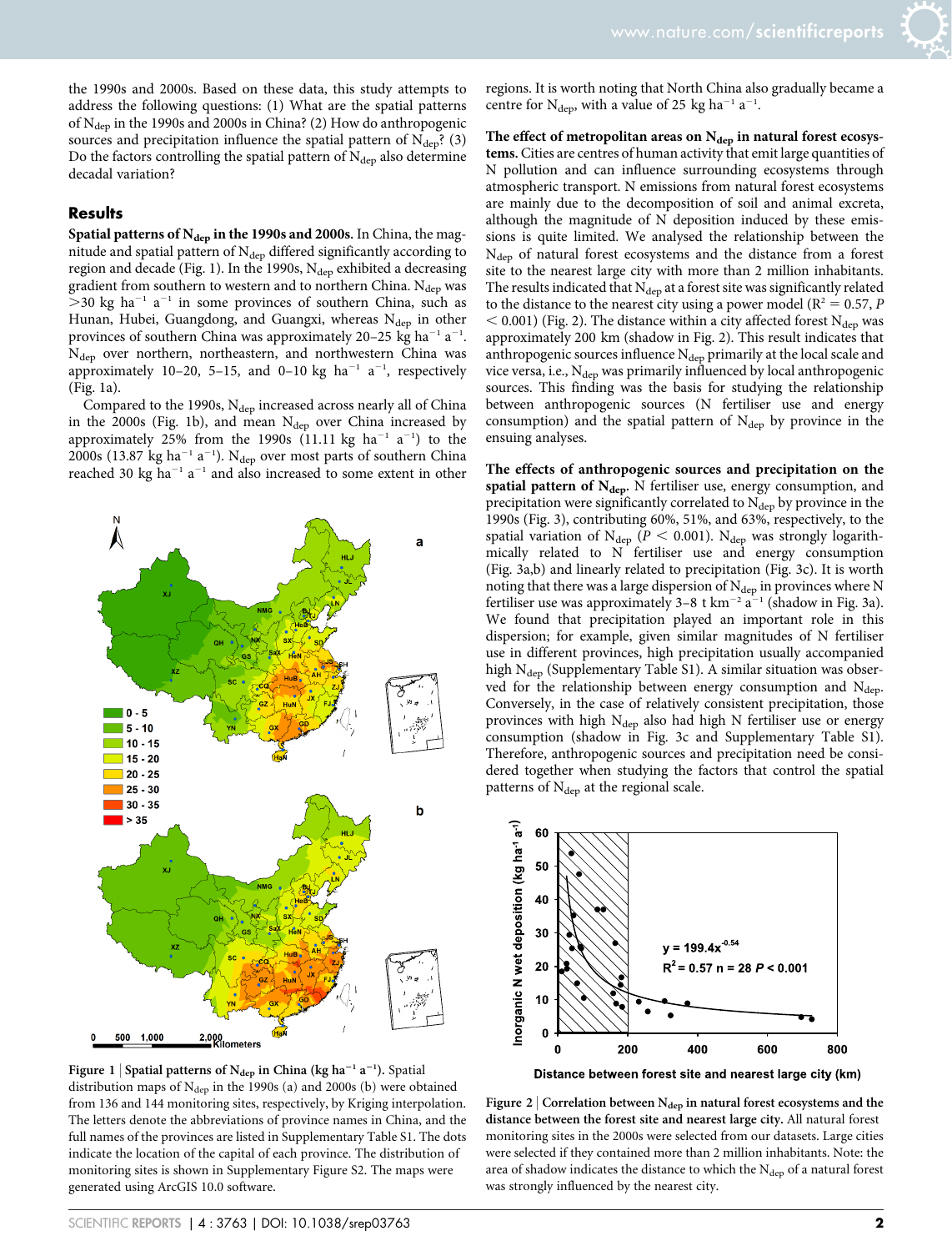Subsequently, we analysed the combined effect of N fertiliser use, energy consumption, and precipitation on the spatial variation of N<sub>dep</sub> in China. The result showed that these three factors combined contributed 79% of the spatial variation of  $N_{dep}$  (equation (1)).



Average annual precipitation (mm)

Figure 3 | The effects of N fertiliser use, energy consumption, and precipitation on the spatial pattern of  $N_{dep}$  in the 1990s. (a) N fertiliser use (expressed as the volume of effective component). The data on N fertiliser use in provinces were obtained from the China Statistical Yearbook<sup>43</sup>. (b) Energy consumption (expressed as standard coal). The data on energy consumption in provinces were primarily from the China Energy Statistical Yearbook<sup>44</sup>. (c) Precipitation. The data on the annual amount of precipitation were obtained from the China Meteorological Administration and included 756 weather stations (Supplementary Fig. S3). The mean  $N_{dep}$  in provinces was obtained from spatial maps of  $N_{dep}$ over China using the Zonal Statistics tool of ArcGIS 10.0 software. Notes: the area of shadowing indicates the provinces with large variations in  $N_{\rm dep}$ when the x-axis variable was relatively constant.

$$
N_{dep} = 3.3366 \ln[(F_N \times 18.5\% + E \times 0.24\%) \times P]
$$
  
-5.0317 (R<sup>2</sup> = 0.79 P < 0.001) (1)

where  $N_{dep}$  is inorganic N wet deposition (kg ha<sup>-1</sup> a<sup>-1</sup>),  $F_N$  is N fertiliser use (expressed as the volume of effective component) (t  $\rm km^{-2}$  a<sup>-1</sup>), E is energy consumption (as standard coal) (t  $\rm km^{-2}$  $a^{-1}$ ), P is precipitation (mm), 18.5% is the average NH<sub>3</sub>-N emission factor for N fertiliser<sup>22</sup>, and 0.24% is the average  $NO<sub>x</sub>$ -N emission factor for energy consumption $23$ .

We used data from the 2000s to test whether equation (1), established using data from the 1990s, can reflect the spatial variation of  $N_{dep}$  in China. The results showed that  $N_{dep}$  calculated using equation (1) was strongly related to the  $N_{\text{dep}}$  values for the 2000s interpolated by Kriging (Fig. 4), indicating that equation (1) can well describe the spatial patterns of N<sub>dep</sub> in China. Assuming that the existing emission factors for N fertiliser and energy consumption do not change much, we can use N fertiliser use, energy consumption, and precipitation as the driving factors to simulate and predict future trends in  $N_{\text{dep}}$ .

The effects of anthropogenic sources and precipitation on the decadal variation in  $N_{dep}$ . The changes in N fertiliser use, energy consumption, precipitation, and  $N_{dep}$  from the 1990s to the 2000s in China were quite different (Fig. 5). Compared to the 1990s, N fertiliser use increased by approximately 10%, energy consumption nearly doubled, precipitation decreased slightly, and  $N_{\text{dep}}$  increased by approximately 25% in the 2000s. We used equation (1) to calculate the individual effects of N fertiliser use, energy consumption, and precipitation on the decadal variation of  $N_{dep}$  (see Data and Methods). The results indicated that an increase in energy consumption dominated the change in  $N_{dep}$  from the 1990s to the 2000s in China, contributing approximately 80% of this decadal variation. N fertiliser use also contributed to the decadal increase in N<sub>dep</sub>, but its role was relatively small. Precipitation had little effect on the decadal increase of  $N_{\text{dep}}$ , although there was an adverse effect, as shown in Fig. 6; this effect was quite small and may be produced from the deviation of equation (1).

#### **Discussion**

Atmospheric N deposition in China has dramatically increased in recent decades. In the present study,  $N_{dep}$  averaged 11.11 and 13.87 kg ha<sup>-1</sup> a<sup>-1</sup> in the 1990s and 2000s, respectively. Other studies



Figure  $4$  | Test of equation (1) using data from the 2000s. The x-axis variable was modelled results of  $N_{dep}$  in provinces, as obtained by equation (1) and data on N fertiliser use, energy consumption, and precipitation in provinces in the 2000s. The y-axis variable was interpolated results of  $N_{\rm dep}$ , as obtained by Kriging interpolation.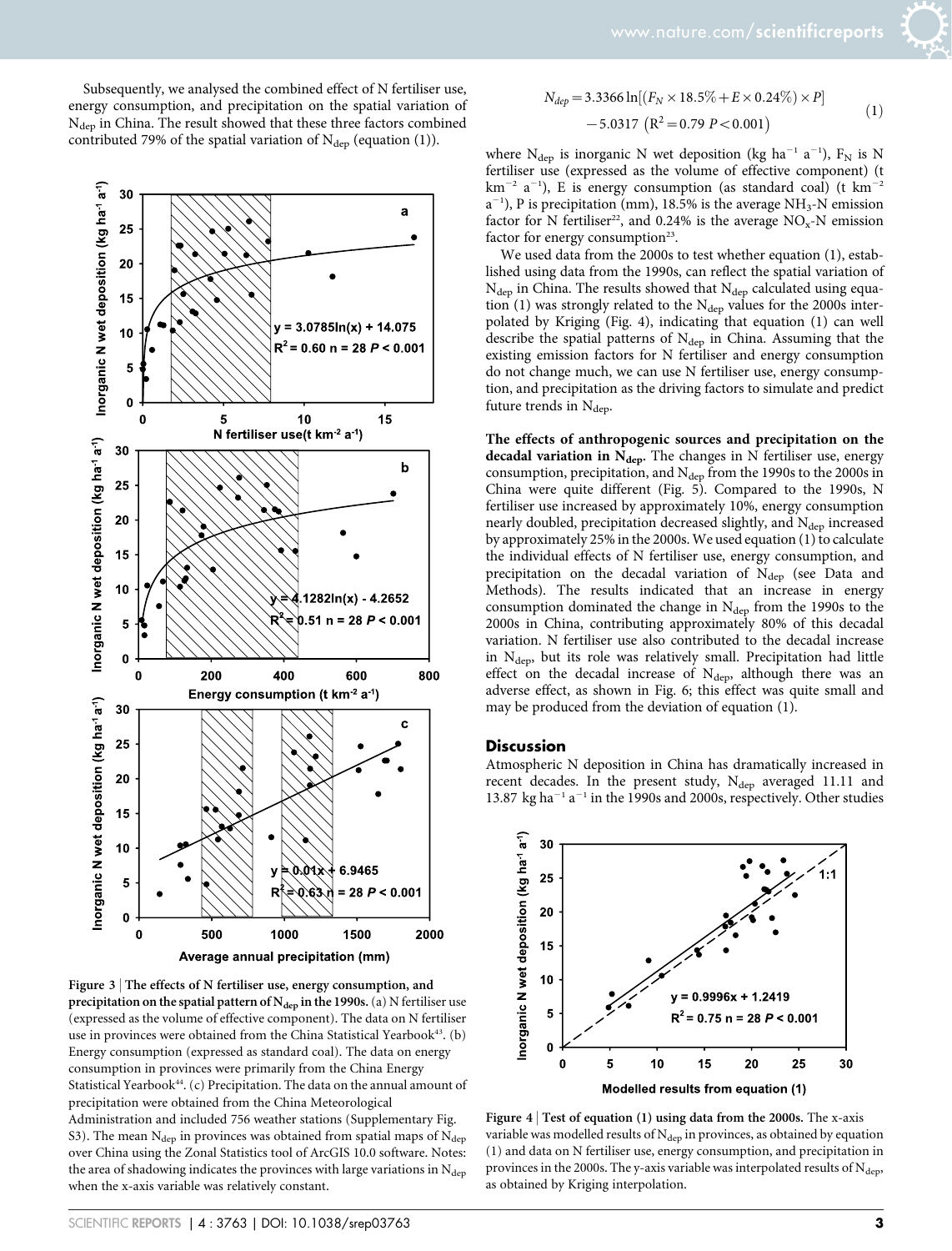

Figure 5 | N fertiliser use, energy consumption, precipitation, and  $N_{\text{dep}}$  in China in the 1990s and 2000s. The data on N fertiliser use in provinces were obtained from the China Statistical Yearbook43. The data on energy consumption in provinces were primarily from the China Energy Statistical Yearbook<sup>44</sup>. The annual amount of precipitation was obtained from the China Meteorological Administration and included 756 weather stations (Supplementary Fig. S3).  $N_{dep}$  was obtained by Kriging interpolation.

have also assessed wet deposition (the same N deposition species as in this study, including  $NH_4^+$  and  $NO_3^-$ ) in China using different approaches. Lü and Tian employed the Kriging technique to characterise spatial pattern of wet deposition, arriving at an average of 9.88 kg ha<sup>-1</sup> a<sup>-1</sup> during 1980–2005 throughout China<sup>20</sup>, a value that is slightly lower than the results of our study. One possible reason for this discrepancy is the different time scales used in the two studies. Ti et al. noted that annual wet deposition averaged 5.37–9.1 kg ha<sup>-1</sup> a<sup>-1</sup> over China during 1985–2007 (ref. 3), which was based on the relationship between wet deposition from monitoring and N emissions, with a resolution of 0.5°  $\times$  0.5°; however, as the gridded emissions were obtained based on regional emission data and population data<sup>24</sup>, that estimate of wet deposition may have a large uncertainty. By summarising monitoring data from publications and measurements, Liu et al. reported that annual bulk deposition (wet deposition) averaged 13.2 and 21.1 kg ha<sup>-1</sup> a<sup>-1</sup> in the 1980s and 2000s, respectively, over China<sup>19</sup>. Their results were considerably higher



Figure 6 | The effects of N fertiliser use, energy consumption, and precipitation on the decadal variation in  $N_{dep}$ . The individual effects of these three factors on the decadal variation of  $N_{dep}$  was obtained by equation (1) and data on N fertiliser use, energy consumption, and precipitation in provinces in the 1990s and 2000s (see Data and Methods).

SCIENTIFIC REPORTS | 4 : 3763 | DOI: 10.1038/srep03763 **4** 

than those of other studies, and a possible reason for this being that the mean wet deposition over China reported by Liu et al. was obtained directly from the arithmetic average of monitoring data, which did not consider the spatial differences in wet deposition in China. In summary, due to the lack of an extensive long-term monitoring network, the assessment of N deposition in China still has a large uncertainty. Nonetheless, the results from geostatistical methods considering spatial differences may be reliable<sup>20,25</sup>.

Although the values of critical loads in different ecosystems have a given amount of uncertainty, it is currently believed that the values of terrestrial ecosystems are approximately 10-20 kg N ha<sup>-1</sup> a<sup>-1</sup> (ref. 10,25–27). Considering only  $N_{dep}$  in this study (Fig. 1), we evaluated the possible regions where N deposition exceeded the critical loads (Supplementary Fig. S1). Based on our results, 53% and 16% of land in China received N deposition exceeding 10 and 20 kg N ha<sup>-1</sup> a<sup>-1</sup> in the 1990s, and these proportions reached 61% and 24%, respectively, in the 2000s. However, according to the results from their models, Dentener et al. reported that 11% of the world's natural vegetation received N deposition exceeding the critical load of 10 kg N ha<sup>-1</sup> a<sup>-1</sup> (ref. 2), and Zhang et al. noted that 35% of US land received N deposition exceeding this load<sup>14</sup>. These results indicated that the potential risk of N saturation may be higher in China than in other regions, which may cause a cascade of detrimental effects on natural ecosystems and humans, such as the acidification of soils and waters<sup>7</sup>, a negative impact on the soil's buffering capacity<sup>8</sup>, the loss of biological diversity<sup>9,10</sup>, and human health risks<sup>11</sup>. Consequently, it is important and urgent to study the impact of N saturation on terrestrial ecosystems in China.

Previous studies have suggested that anthropogenic activities are the main cause of atmospheric N deposition<sup>2,13,14,19,28,29</sup> and that the pattern of wet deposition depends on precipitation and N emissions<sup>14,15</sup>; however, these results were obtained primarily from model simulations and isotope techniques. For example, Zhang et al. used the GEOS-Chem global chemical transport model to separate the contributions to N deposition from anthropogenic and natural sources<sup>14</sup>; the results showed that anthropogenic and natural sources account for 84% and 16%, respectively, of N deposition in the US. Russell et al. combined back trajectories and isotope techniques to reveal that the dominant sources of N deposition were most likely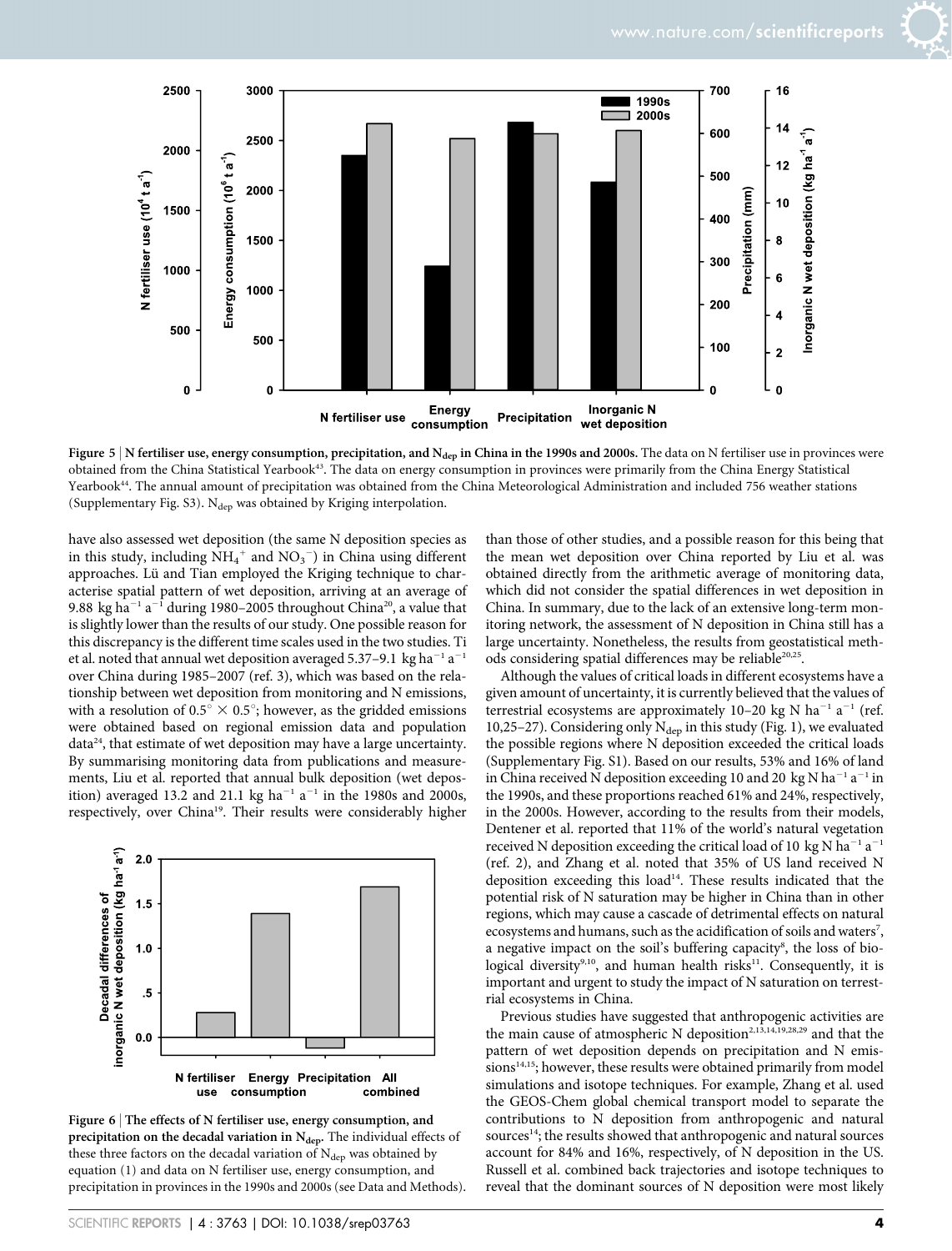fertilisers, soil, animal excreta, and fossil fuel combustion<sup>28</sup>. Based on isotope techniques, Hastings et al. distinguished nitrate from anthropogenic emissions and from lighting in different seasons<sup>29</sup>.

In the present study, we used monitoring data and statistical information to demonstrate how anthropogenic sources and precipitation influence the spatial pattern and decadal variation of  $N_{den}$  in China (Fig. 3, 4, and 6). The combination of anthropogenic sources (N fertiliser use and energy consumption) and precipitation contributed 79% of the spatial variation of  $N_{dep}$  (equation (1)), and energy consumption contributed approximately 80% of the decadal variation in  $N_{dep}$  (Fig. 6). The findings further demonstrated in a new way that anthropogenic sources have played an important role in the increase of  $N_{dep}$  and that  $N_{dep}$  is primarily influenced by regional human activities. These findings suggest that it is possible for regions to control their N deposition by decreasing their emissions.

Currently, it is generally considered that forest ecosystems have the greatest carbon uptake potential under increasing  $N$  deposition<sup>4</sup>. Based on the interpolated results of this study, we evaluated the possible contribution of N<sub>dep</sub> to forest carbon sequestration in China. For this, we assumed the following: the forest average of N<sub>dep</sub> was equivalent to the national average over China (11.11 and 13.87 kg ha<sup>-1</sup> a<sup>-1</sup> in the 1990s and 2000s); the net ecosystem production (NEP) response to N deposition would be approximately 45 kg C per kg N in forest ecosystems<sup>30-37</sup> (Supplementary Table S2); and the area of forests in China were 146 and 185 million ha (ref. 38) and that these forests may take up an additional 72 and 115 Tg C each year owing to  $N_{dep}$ , respectively, in the 1990s and 2000s. According to the results of Gregg et al.,  $CO<sub>2</sub>$  emissions from fossil fuel combustion and cement manufacturing reached approximately 1500 Tg C  $a^{-1}$  in 2006 in China<sup>39</sup>, suggesting that forests may have absorbed approximately an additional 7% of anthropogenic  $CO<sub>2</sub>$  emissions owing to  $N<sub>dep</sub>$  in the 2000s in China. Because there was no consideration of some factors, such as forest type, forest age, and N saturation, that can influence the response of forest carbon sequestration to N deposition, the above assessment has a large uncertainty. Nonetheless, this preliminary assessment does suggest that anthropogenic N emissions can offset anthropogenic  $CO<sub>2</sub>$  emissions to some extent, particularly in China, which has a large forest area and high N deposition.

Our findings are still uncertain to some extent due to the use of derived data, although we conducted rigorous data screening and quality control. There were four plausible contributors to the uncertainty. First, error is involved in the preservation of samples and in measuring instruments. The samples of inorganic wet deposition were obtained from precipitation collected in open rain collectors by different researchers, and some errors were introduced by the researchers using different methods of sample preservation and different measuring instruments. Second, errors may be contributed by the number and distribution of monitoring sites. Due to the lack of an extensive long-term monitoring network, the temporary monitoring sites were limited and distributed unevenly; therefore, uncertainty from the interpolated results was induced by the limited amount and uneven distribution of the monitoring sites. Third, only N fertiliser use and energy consumption were considered as anthropogenic sources. In China, the largest sources of  $NH<sub>3</sub>$  and  $NO<sub>x</sub>$  are due to N fertiliser use and energy consumption<sup>40-42</sup>, respectively, which is why we selected these two human activities as anthropogenic sources; however, other N sources, such as livestock and biomass burning, may impact the study results because of regional differences in these sources. Furthermore, some uncertainties are attributed to the data from governmental statistical yearbooks. The data from governmental statistical yearbooks were collected not only from professional statistical departments but also from competent departments of various industries, which may affect the neutrality of data for some subjective needs. Therefore, it is necessary and urgent to establish an extensive long-term monitoring network with consistent

quality control in China to reduce the uncertainty associated with N deposition estimates and evaluation of the ecological effects of N deposition.

#### Methods

Data sources. Datasets on  $N_{dep}$  were summarised from published sources for the 1980–2010 period (see Supplementary Information for a complete reference list) and the National Acid Deposition Monitoring Network (NADMN) established by the China Meteorological Administration. After rigorous data screening and quality control, we obtained a total of 620 site-year data for  $\rm N_{dep}$ . The contents of our datasets included the following: the name of the monitoring site, location of the monitoring site, monitoring period, monitoring method, ecosystem type, annual precipitation, concentration and deposition of  $NH_4^+$ -N, and  $NO_3^-$ -N, total inorganic N wet deposition, and the literature source. To study the spatio-temporal pattern of  $N_{\text{de}}$ divided the datasets into three sections according to decade (1980s, 1990s, and 2000s). The mean N<sub>dep</sub> was calculated per site and decade, which represented the regular status of N<sub>dep</sub> at the site for the period. After the above integration, the monitoring sites distributed in China numbered 25, 136, and 144 for the 1980s, 1990s, and 2000s, respectively. The number of monitoring sites in the 1980s was insufficient to study the spatial pattern of  $N_{\text{dep}}$  by geostatistical methods; therefore, we focused on the  $N_{\text{dep}}$ occurring in the 1990s and 2000s. The monitoring sites were distributed throughout China (Supplementary Fig. S2) and were used to produce maps of  $N_{den}$  for China in the 1990s and 2000s using a geostatistical method.

The data on N fertiliser use (expressed as the volume of effective component) in provinces were obtained from the China Statistical Yearbook<sup>43</sup>. The data on energy consumption (expressed as standard coal) in provinces were predominantly from the China Energy Statistical Yearbook<sup>44</sup>, which primarily consists of the consumption of coal, crude oil and their products, and natural gas. Nevertheless, as there were no energy data for 1991–1994 in the national yearbooks, we obtained the energy data for those years from provincial yearbooks. Due to the lack of energy data in Tibet province, we assumed that the per capita energy consumption was similar between the Tibet and Xinjiang provinces, which are both located in western China, and deduced data on energy consumption in Tibet province from the Xinjiang province data (the populations in these two provinces were known). The mean annual N fertiliser use in provinces in the 1990s and 2000s was calculated from annual data for 1990–1999 and 2000–2009, respectively. The mean annual energy consumption in provinces was treated in the same way.

Data on the annual amount of precipitation were obtained from the China Meteorological Administration, comprising 756 weather stations (Supplementary Fig. S3). The mean annual precipitation in provinces in the 1990s and 2000s was calculated based on the annual precipitation between 1990–1999 and 2000–2009, respectively, from the weather stations in each province.

Geostatistical method and cross-validation. A geostatistical method was used to produce spatially continuous estimates from discrete field measurements. For this study, we constructed national-scale  $N_{dep}$  maps for the 1990s and 2000s using the Kriging interpolation technique. Kriging is a statistical method of providing unbiased estimates of variables in regions where the available data exhibit spatial autocorrelation, and ''Kriging estimates'' are obtained in such a way that they have minimum variance<sup>25</sup>. Prior to Kriging interpolation, the Explore Data tool of ArcGIS 10.0 software was employed to conduct a data analysis, including the data's distribution, outlier identification, and trend analyses; the optimal variogram model and parameters were then determined. Because the original data did not follow a normal distribution, we transformed the data through Box-Cox transformation ( $\lambda$  = 0.6) using the transformation tool in ArcGIS 10.0 software. The normal distribution plots and normal distribution tests are shown in Supplementary Figure S4 and Table S3. Subsequently, the transformed data were used for Kriging interpolation, and the data are back-transformed before the final map was created. Additionally, a crossvalidation analysis was implemented to evaluate the results of the Kriging interpolation. In this analysis, every monitoring site was individually removed, and its value estimated via Kriging based on the other surrounding sites was compared to the original observed value. The results of the cross-validation analysis and prediction errors are shown in Supplementary Table S4 and Figure S5, including the mean prediction error, root-mean-square standardised error, root-mean-square error, average standard error,  $R^2$ , and regression coefficient. From these parameters, we found that the Kriging method worked well to predict the spatial patterns of  $\rm{N_{dep}}$  in China although the predicted values for some sites were not perfect due to relatively higher root-mean-square error and low R<sup>2</sup>. These results indicated that the results of interpolation can express the trend of spatial patterns of  $N_{\rm dep}$  in the 1990s and 2000s in China.

The effect of metropolitan area on  $N_{dep}$  in natural forest ecosystems. We selected all of the natural forest monitoring sites in the 2000s from our datasets and used the Near tool in ArcGIS 10.0 software to calculate and record the distance between each forest site and the nearest large city with more than 2 million inhabitants. These distances were fitted to the  $N_{\rm dep}$  of natural forests by a power model that depended on the distribution of the scatter diagram and the correlation coefficient and P value. These data were analysed using SPSS (Statistical Package for the Social Sciences) 11.0 statistical software. Through the above analysis, we determined the maximum possible distance at which anthropogenic sources influence atmospheric N deposition, which was the basis for studying the relationship between anthropogenic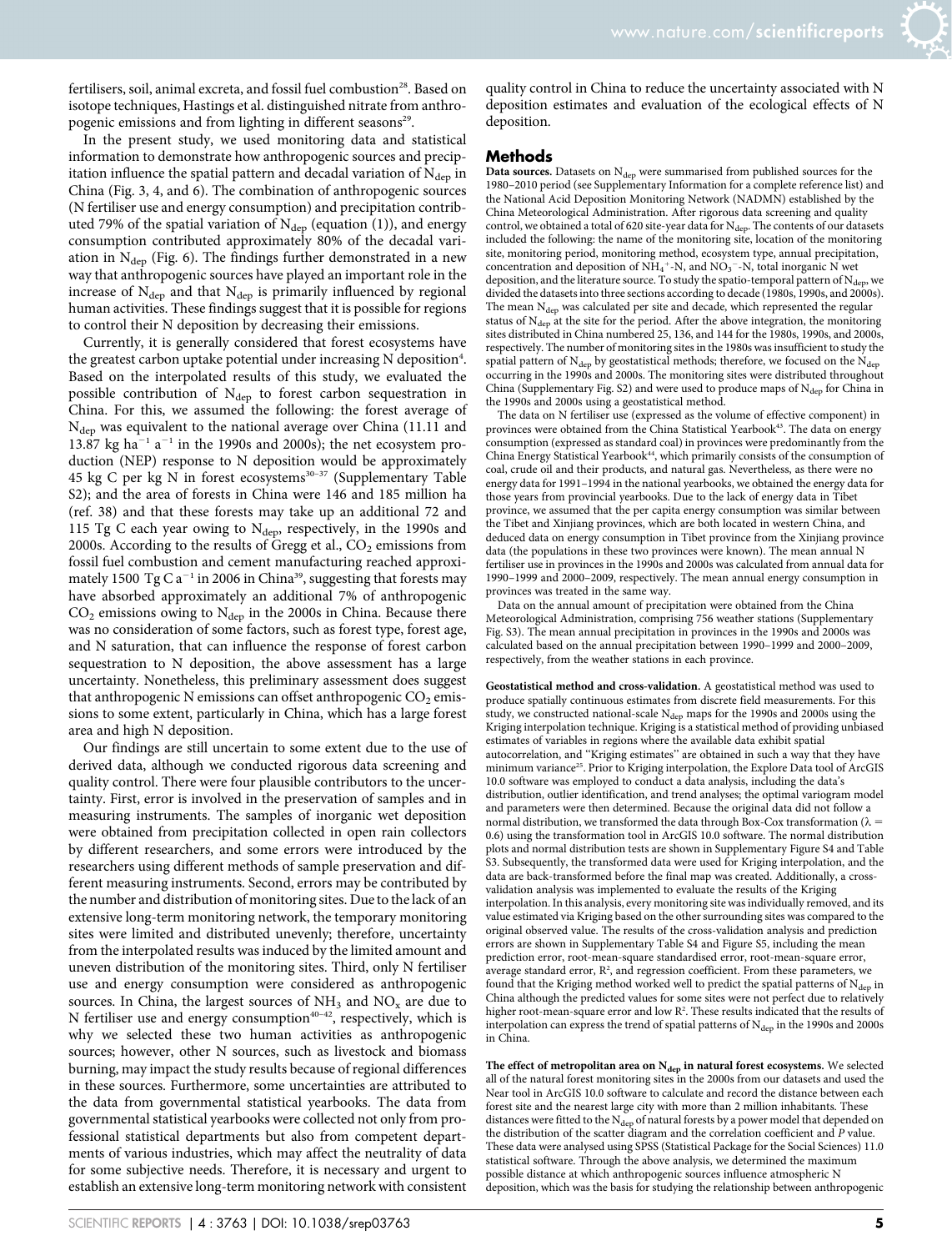

sources (N fertiliser use and energy consumption) and the spatial pattern of  $N_{dep}$  by province in the analyses described below.

The effects of anthropogenic sources and precipitation on the spatial pattern of  $N_{\text{dep}}$ . Based on our Kriging interpolation, we obtained maps of  $N_{\text{dep}}$  over China in the 1990s and 2000s with a resolution of  $10 \times 10$  km. The Zonal Statistics tool of ArcGIS 10.0 software was employed to obtain the mean  $N_{dep}$  by province. N fertiliser use, energy consumption, and precipitation in provinces were fitted with the mean  $N_{\text{dep}}$ using a linear or nonlinear regression model. Subsequently, we analysed the combined effect of these three factors on the spatial variation of  $N_{\text{dep}}$  in China (equation (1)). It should be noted that Beijing, Tianjin, and Shanghai are three economically developed municipalities with a total area of 34,400  $\,\mathrm{km^2}$ , less than 0.4% of the national area, but their energy consumption is significantly higher than the other provinces (Supplementary Table S1). Therefore, these three municipalities did not follow the same relationship between energy consumption and  $N_{\rm dep}$ (Supplementary Fig. S6) and were excluded when we explored the effects of anthropogenic sources and precipitation on the spatial pattern of  $N_{\text{dep}}$ . Moreover, due to a lack of data from Taiwan, Hong Kong, and Macao, these three provinces were also not considered. A total of 28 provinces were considered in the analysis; aside from Hainan province, with an area of 34,000 km2 , the area of every other 27 province is more than 60,000 km<sup>2</sup> (Supplementary Table S1).

The effects of anthropogenic sources and precipitation on the decadal variation in  $N_{\text{dep}}$ . We used equation (1) to calculate the individual effects of N fertiliser use, energy consumption, and precipitation on the decadal variation in  $N_{dep}$ . Specifically, we quantified the individual effects of a given factor by applying three factors in different decades (1990s or 2000s) as input data for equation (1). The specific method was as follows (using N fertiliser use as an example). First, data on N fertiliser use in provinces in the 1990s and energy consumption and precipitation in the 2000s were input to equation (1), and the mean  $N_{dep}$  over China (N1) was then calculated for these parameters; i.e., N fertiliser data were held constant in the 1990s, and data for energy consumption and precipitation taken from the 2000s. Second, data on N fertiliser use, energy consumption, and precipitation in provinces in the 2000s were inputted into equation (1), and the mean  $N_{dep}$  over China (N2) was calculated for these parameters. Third, the difference between N2 and N1 was the individual effect of N fertiliser use on the decadal change (1990s–2000s) in  $N_{dep}$  over China because this difference was obtained for conditions in which only N fertiliser use was varied.

- 1. Hall, S. J. & Matson, P. A. Nitrogen oxide emissions after nitrogen additions in tropical forests. Nature 400, 152–155 (1999).
- 2. Dentener, F. et al. Nitrogen and sulfur deposition on regional and global scales: A multimodel evaluation. Glob. Biogeochem. Cycles 20, doi: 10.1029/2005GB002672 (2006).
- 3. Ti, C., Pan, J., Xia, Y. & Yan, X. A nitrogen budget of mainland China with spatial and temporal variation. Biogeochemistry 108, 381–394 (2011).
- 4. Reay, D. S., Dentener, F., Smith, P., Grace, J. & Feely, R. A. Global nitrogen deposition and carbon sinks. Nature Geosci. 1, 430–437 (2008).
- 5. Fleischer, K. et al. The contribution of nitrogen deposition to the photosynthetic capacity of forests. Glob. Biogeochem. Cycles 27, 1–13 (2013).
- 6. Thomas, R. Q., Canham, C. D., Weathers, K. C. & Goodale, C. L. Increased tree carbon storage in response to nitrogen deposition in the US. Nature Geosci. 3, 13–17 (2010).
- 7. Vitousek, P. M. et al. Human alteration of the global nitrogen cycles: sources and consequences. Ecol. Appl. 7, 737–750 (1997).
- 8. Bowman, W. D., Cleveland, C. C., Halada, L., Hreško, J. & Baron, J. S. Negative impact of nitrogen deposition on soil buffering capacity. Nature Geosci. 1, 767–770 (2008).
- Stevens, C. J., Dise, N. B., Mountford, J. O. & Gowing, D. J. Impact of nitrogen deposition on the species richness of grasslands. Science 303, 1876–1879 (2004).
- 10. Bobbink, R. et al. Global assessment of nitrogen deposition effects on terrestrial plant diversity: a synthesis. Ecol. Appl. 20, 30–59 (2010).
- 11. Richter, A., Burrows, J. P., Nuss, H., Granier, C. & Niemeier, U. Increase in tropospheric nitrogen dioxide over China observed from space. Nature 437, 129–132 (2005).
- 12. Templer, P. H., Pinder, R. W. & Goodale, C. L. Effects of nitrogen deposition on greenhouse-gas fluxes for forests and grasslands of North America. Front Ecol. Environ. 10, 547–553 (2012).
- 13. Paulot, F., Jacob, D. J. & Henze, D. K. Sources and processes contributing to nitrogen deposition: an adjoint model analysis applied to biodiversity hotspots worldwide. Environ. Sci. Technol. 47, 3226–3233 (2013).
- 14. Zhang, L.et al. Nitrogen deposition to the United States: distribution, sources, and processes. Atmos. Chem. Phys. 12, 4539–4554 (2012).
- 15. Dentener, F. J. & Crutzen, P. J. A three-dimensional model of the global ammonia cycle. J. Atmos. Chem. 19, 331–369 (1994).
- 16. Liu, X. et al. Nitrogen deposition and its ecological impact in China: an overview. Environ. Pollut. 159, 2251–2264 (2011).
- 17. Ding, G., Xu, X., Wang, S., Yu, X. & Cheng, H. Database from the acid rain network of China Meteorological Administration and its preliminary analysis. J. Applied Meteorological Sci. 15, 85–94 (2004).
- 18. Sheng, W.et al. Monitoring nitrogen deposition in typical forest ecosystems along a large transect in China. Environ. Monit. Assess. 185, 833–844 (2013).
- 19. Liu, X. et al. Enhanced nitrogen deposition over China. Nature 494, 459–462 (2013).
- 20. Lü, C. & Tian, H. Spatial and temporal patterns of nitrogen deposition in China: Synthesis of observational data. J. Geophys. Res. 112, doi: 10.1029/2006JD007990  $(2007)$ .
- 21. Zhao, Y. et al. Soil acidification in China: Is controlling  $SO<sub>2</sub>$  emissions enough? Environ. Sci. Technol. 43, 8021–8026 (2009).
- 22. Yin, S. Study on anthropogenic ammonia emission inventory in the Pearl River Delta and effects on source contribution to particulate matter formation. PhD thesis, South China University of Technology (2011).
- 23. Zhang, Q. et al.  $NO<sub>x</sub>$  emission trends for China, 1995–2004: The view from the ground and the view from space. J. Geophys. Res. 112, doi: 10.1029/2007JD008684 (2007).
- 24. Ohara, T. et al. An Asian emission inventory of anthropogenic emission sources for the period 1980–2020. Atmos. Chem. Phys. 7, 4419–4444 (2007).
- 25. Holland, E. A., Braswell, B. H., Sulzman, J. & Lamarque, J. F. Nitrogen deposition onto the United States and Western Europe: synthesis of observations and models. Ecol. Appl. 15, 38–57 (2005).
- 26. Duan, L., Xie, S. D., Zhou, Z. P., Ye, X. M. & Hao, J. M. Calculation and mapping of critical loads for S, N and acidity in China. Water, Air, Soil Pollut. 130, 1199–1204 (2001).
- 27. Bouwman, A. F., Van Vuuren, D. P., Derwent, R. G. & Posch, M. A global analysis of acidification and eutrophication of terrestrial ecosystems. Water, Air, Soil Pollut. 141, 349–382 (2002).
- 28. Russell, K. M., Galloway, J. N., Macko, S. A., Moody, J. L. & Scudlark, J. R. Sources of nitrogen in wet deposition to the Chesapeake Bay region. Atmos. Environ. 32, 2453–2465 (1998).
- 29. Hastings, M. G., Sigman, D. M. & Lipschultz, F. Isotopic evidence for source changes of nitrate in rain at Bermuda. J. Geophys. Res. 108, doi: 10.1029/ 2003JD003789 (2003).
- 30. Zhan, X. Variations in nitrogen deposition and nitrogen use efficiency of forest ecosystems along the North-South Transect of Eastern China. PhD thesis, University of Chinese Academy of Sciences (2013).
- 31. De Vries, W., Reinds, G. J., Gundersen, P. & Sterba, H. The impact of nitrogen deposition on carbon sequestration in European forests and forest soils. Glob. Change Biol. 12, 1151–1173 (2006).
- 32. Hyvönen, R. et al. Impact of long-term nitrogen addition on carbon stocks in trees and soils in northern Europe. Biogeochemistry 89, 121–137 (2007).
- 33. Sutton, M. A. et al. Uncertainties in the relationship between atmospheric nitrogen deposition and forest carbon sequestration. Glob. Change Biol. 14, 2057–2063 (2008).
- 34. Nadelhoffer, K. et al. Nitrogen deposition makes a minor contribution to carbon sequestration in temperate forests. Nature 398, 145–148 (1999).
- 35. Pregitzer, K. S., Burton, A. J., Zak, D. R. & Talhelm, A. F. Simulated chronic nitrogen deposition increases carbon storage in Northern Temperate forests. Glob. Change Biol. 14, 142–153 (2007).
- 36. De Vries, W. et al. Ecologically implausible carbon response? Nature 451, E1–E3 (2008).
- 37. Dezi, S., Medlyn, B. E., Tonon, G. & Magnani, F. The effect of nitrogen deposition on forest carbon sequestration: a model-based analysis. Glob. Change Biol. 16, 1470–1486 (2010).
- 38. State Forestry Administration. The seventh national forest resources inventory and the status of forest resources. Forest Resources Man. 1, 1–8 (2010).
- 39. Gregg, J. S., Andres, R. J. & Marland, G. China: Emissions pattern of the world leader in CO<sub>2</sub> emissions from fossil fuel consumption and cement production. Geophys. Res. Lett. 35, doi: 10.1029/2007GL032887 (2008).
- 40. Zhang, Y. et al. Agricultural ammonia emissions inventory and spatial distribution in the North China Plain. Environ. Pollut. 158, 490–501 (2010).
- 41. Dong, W., Xing, J. & Wang, S. Temporal and spatial distribution of anthropogenic ammonia emissions in China: 1994–2006. Environ. Sci. 31, 1457–1463 (2010).
- 42. Tian, H., Hao, J., Lu, Y. & Zhu, T. Inventories and distribution characteristics of NOx emissions in China. China Environ. Sci. 21, 493–497 (2001).
- 43. National Bureau of Statistics of China. China Statistical Yearbook (China Statistics Press, 1991–2010).
- 44. Department of Energy Statistics, National Bureau of Statistics of China. China Energy Statistics Yearbook (China Statistical Press, 1995–2010).

#### Acknowledgments

This research was supported by the National Key Research and Development Program (Grant No. 2010CB833504), the National Natural Science Foundation of China (Grant No. 31290221), and the Strategic Program of State Eco-environmental Investigation and Evaluation in China (Grant No. STSN-02-03). We also thank G. Ding for providing observational precipitation chemistry data from 81 monitoring sites.

#### Author contributions

Y.J. analysed the data and wrote the manuscript. G.Y. and N.H. supervised the project and commented on the contents of the manuscript. X.Z., H.F., W.S., Y.Z. and Y.J. collected the datasets and conducted the data pre-processing. D.Z. and Q.W. revised and edited the manuscript.